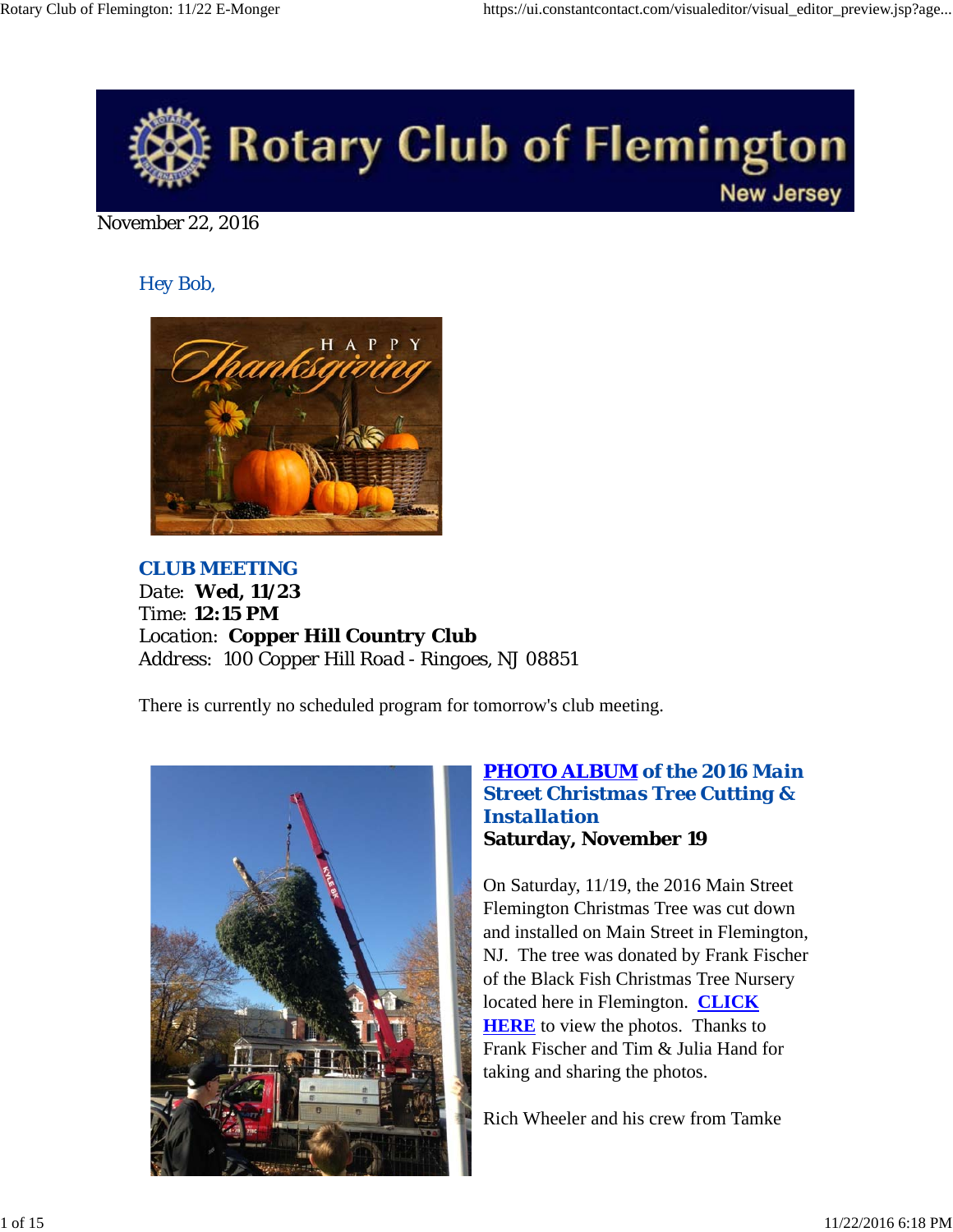

Tree Service helped to cut down the tree and trim the bottom branches before Raymond Hockenbury of Samuel Stothoff

Company used a crane to hoist the tree onto their truck. The tree was then transported to Main Street where Samuel Stothoff & Tamke's crew hoisted the tree into place for all to enjoy. The lights will be strung on the tree with the help of Rowe Electric.

A special thanks to the efforts of Tim Hand and Cubmaster Chris Runk of Cub Scout Pack 61 here in Flemington for helping to coordinate the tree efforts in conjunction with Dick Stothoff and the Flemington Borough.



# *CHRISTMAS TREE LIGHTING Ceremony* **Friday, December 2 at 7pm**

Dick Stothoff has announced that this year's Christmas Tree lighting will take place on **Friday, 12/2** at the monument on Main Street Flemington near the Presbyterian Church. Rotarians that will be helping Santa Claus to handout candy canes and oranges to the

attending children are asked to meet at 6:40pm behind the Deat's Building in Flemington OR at the Christmas Tree on Main Street at **7pm**.

Santa Claus will be arriving at the Christmas Tree between 7 to 7:15pm, which is preceded by the formal Tree Lighting Ceremony and Christmas Carols that is organized by Flemington Cub Scout Pack 61.

Once the Tree Lighting Ceremony is over, **everyone is invited to the annual After-Party at Dick & Priscilla Stothoff's home**! If you have never attended, please come and bring the family and kids!!!

Please note that the Main Street Flemington Annual "**Hunterdon Holiday Parade**" will be held on Sunday, 12/4.

# *A Little History of the Main Street Flemington Tree Lighting Ceremony*:



The Christmas Tree Lighting ceremony is Flemington Rotary's oldest service project, which began in **December 1923**. This was just after the club first formed on October 3, 1923.

The annual Christmas Tree Lighting event itself has been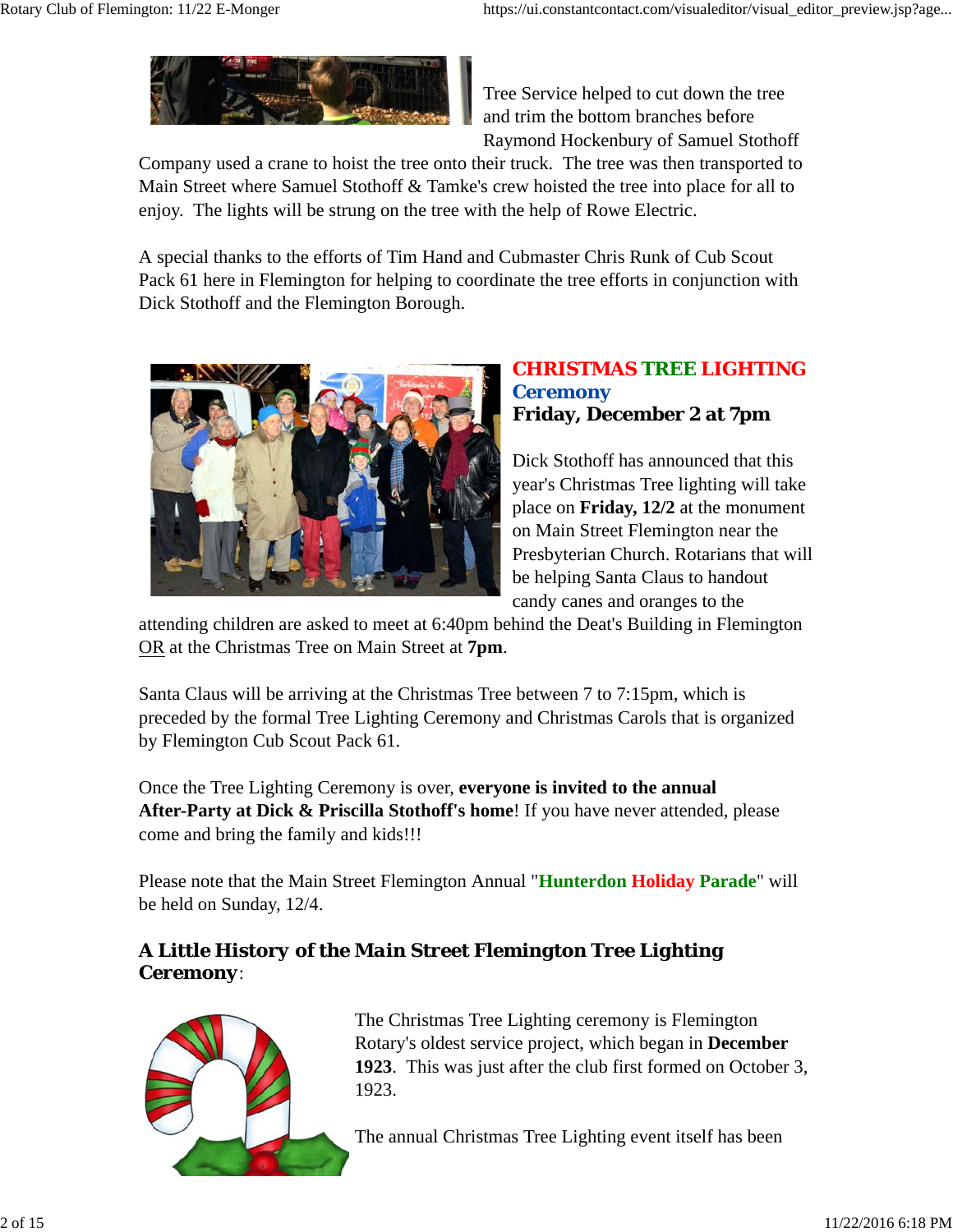

taking place **since 1922** in the heart of Flemington thanks to the hard work of many volunteers.

Originally done by a small group of volunteers, coordination efforts were taken over by the Flemington Children's Choir and the Flemington Rotary Club. When the Children's Choir ceased its operations, Cub Scout Pack 61 in Flemington took over the duty of coordinating the tree installation and lighting every year since 1965. The cub scout from Pack 61 that sells the most popcorn during their annual popcorn

fundraiser gets the honor of lighting the Christmas Tree!

The Flemington Rotary Club has been **handing out candy canes and oranges ever since 1923**. The group's involvement has been the backbone for the event since that time. Cub Scout Pack 61 and its long time cub master Doug Niece, now deceased, took over the duties in 1965 as a way to ensure that the Christmas Tree tradition continues to this day in Flemington.

**Why candy canes and oranges you ask?** Back in the 1920's, it was very difficult for children to get some candy and fresh fruit to eat. These days, we can readily purchase these items at our local Supermarket, etc. So it was a VERY BIG deal for the children in attendance to get their huge Candy Cane and Fresh Orange.

**Thanks to the Volunteers!** A very special thanks to the volunteers that help to make the Tree Lighting a success! They include the Flemington Rotary Club, Cub Scout Pack 61, Samuel Stothoff Company, Tamke Tree Service, Rowe Electric, Dan Butt, Carpet One, Countryside Veterinary Hospital, Cornerstone Print & Imaging, the Flemington Borough Fire Department and the Flemington Borough Police Department.





# *Flemington Rotary's Annual* **HOLIDAY COCKTAIL PARTY**

**Thursday, December 1** Time: 6:00 PM to 8:00 PM **Al Fresco's** 100 Reaville Avenue - Flemington, NJ

The Rotary Club of Flemington would like to warmly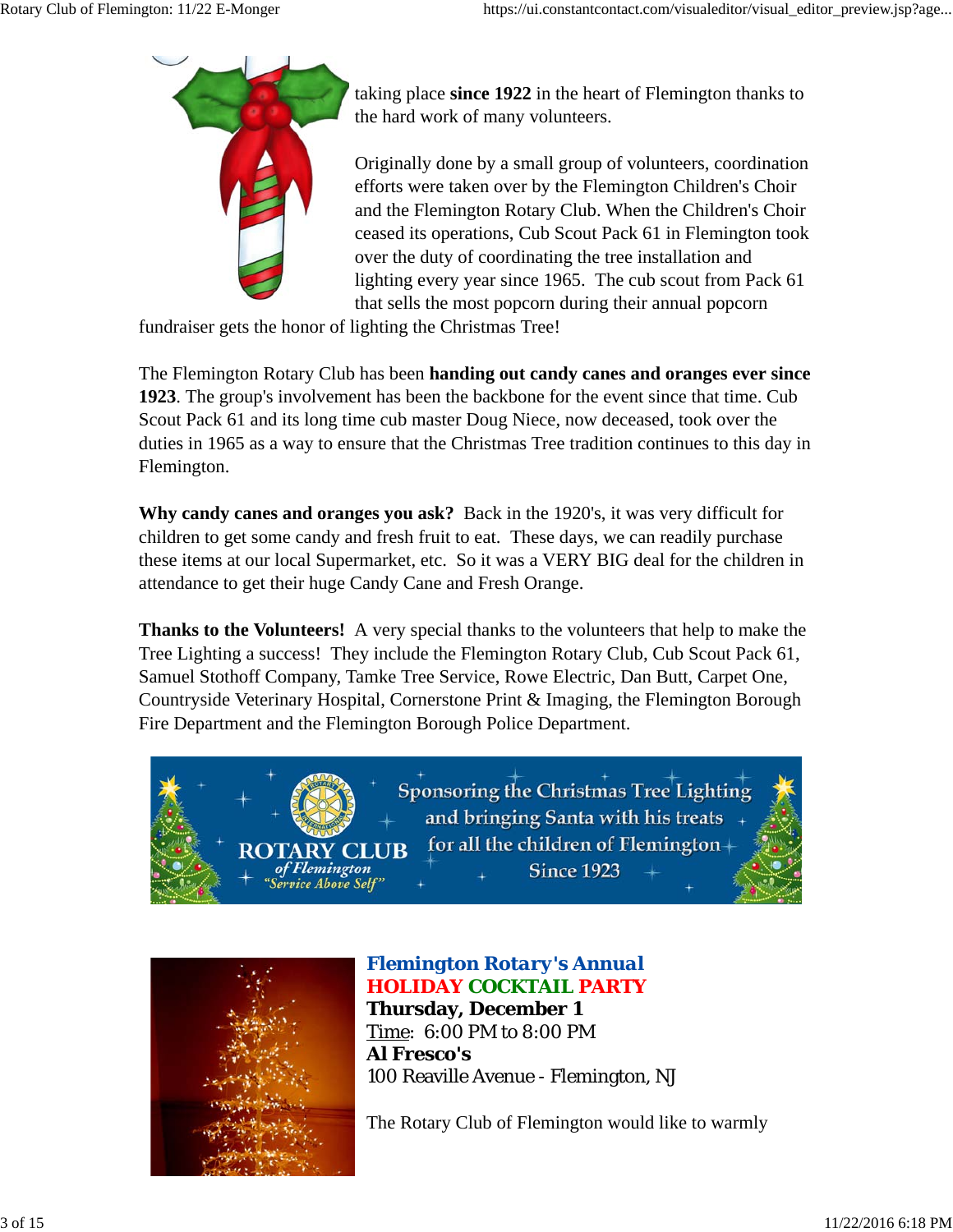

invite you and your spouse / guest to our **Holiday Cocktail Party**! The party will be held at **Al Fresco's** located in The Shoppes at Flemington.

The evening will include appetizers and adult drinks. Note that this is a Cocktail Party with "tapas" style appetizers to

enjoy. This is not a sit down dinner.

Appetizers will include antipasto with arugula, grilled vegetables, roasted veggies, fried calamari, garlic shrimp with roasted tomato & spinach, crunchy fried shrimp, veal turnovers, chicken giambotta, rigatoni bolognese, and farfalle Al Fresco.

Rotarians attending are asked to bring a wrapped **Secret Santa gift** valued around \$12.

Cost to Attend:

- Weekly paying members will pay \$15 for their meal. No cost for their spouses.
- Quarterly paying members and their spouses attend free of charge.
- No cost for spouses of deceased Rotarians.
- Friends of Rotary & additional guests will pay \$30 per person.

Kindly **RSVP** no later than **Monday, 11/28**. You should have received an invitation from Evite. Please reply to the Evite invitation. Please indicate the total number of guests when you RSVP.

For additional information or questions, please contact Karen Widico at kwidico@hunterdonprevention.com



# *Please Bring an Unwrapped Gift to the Holiday Party for a Local Family in Need!!!* **Flemington Rotary's SAC Holiday Gifts**

At the Rotary Holiday Party on Thurs, 12/1 (or at a prior club meeting), Rotarians are asked to **voluntarily** bring an

unwrapped gift (but a gift bag is appreciated!) to **supplement the Service Action Committee's (SAC) Holiday shopping**. Rotarians have always provided great support for this.

The types of items typically requested are:

\*Infant / Toddler learning toys. \*Family Fun Games (Monopoly, Scrabble, Catch Phrase, etc.). \*Gloves, scarves, socks as stocking stuffers. \*Craft kits. \*Lego kits.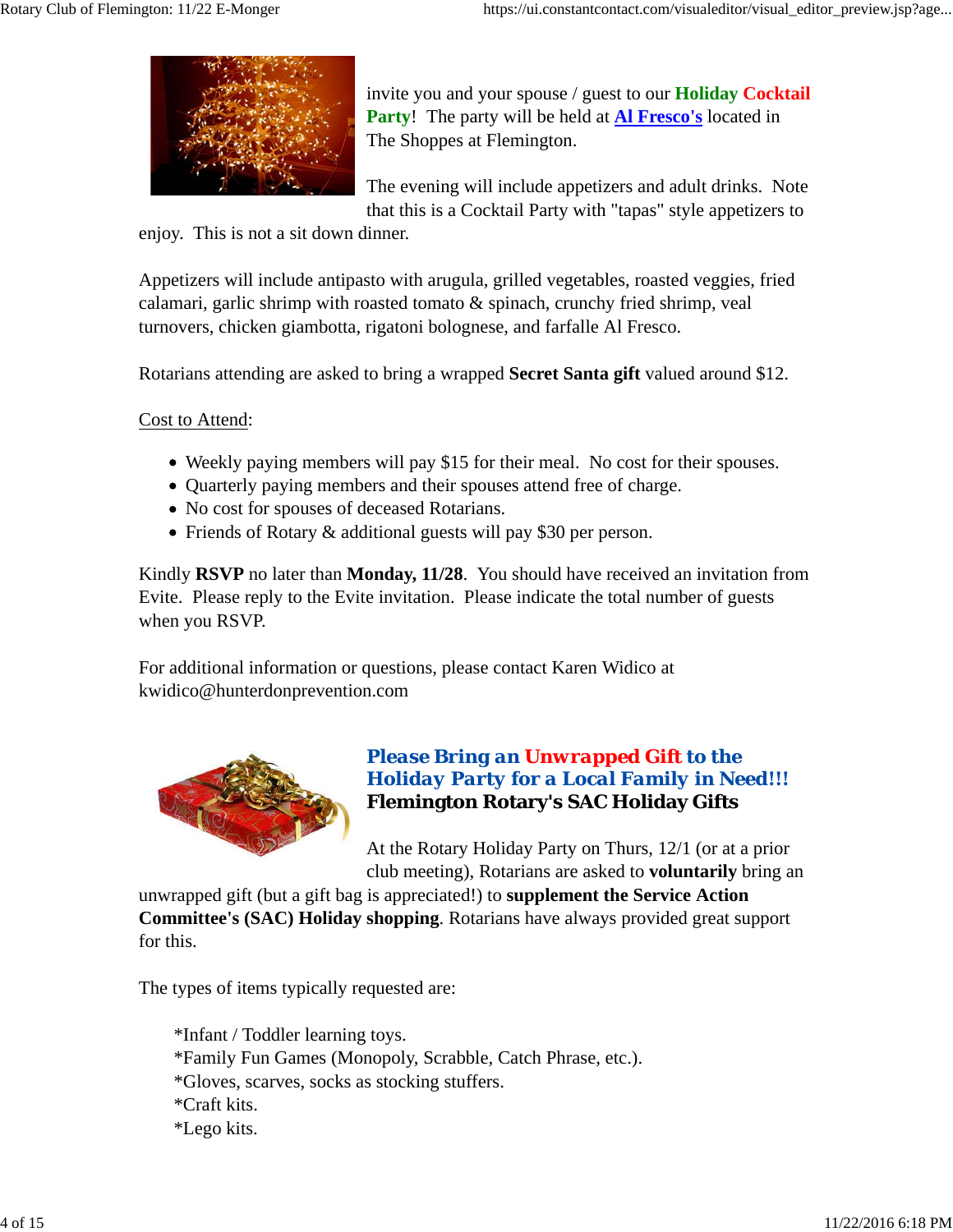\*Gift Cards: WalMart, i-Tunes, Kohl's, Burlington Coat Factory, Five Below.



## *Rotary Club of Flemington OFF-SITE MEETINGS for January 2017*

In typical fashion, Copper Hill Country Club will be closed during the month of January. Therefore, the January 2017 meetings will be held **off-site**. We will resume meetings back at Copper Hill on Wed, February 1, 2017. The following is the list of

off-site meetings for January:

Wed, 1/04: **OFFSITE** Meeting at **Dockside Market & Grill** Wed, 1/11: **OFFSITE** Meeting at the **Hunterdon Medical Center** Wed, 1/18: **OFFSITE** Meeting at **Al Fresco's** Wed, 1/25: **OFFSITE** Meeting at the **Hunterdon County Polytech Career Cafe**

**Rotary District 7450** *Million Dollar Journey Celebration Dinner* **featuring RI President John Germ Wednesday, 12/7 5:30pm to 9:00pm Springfield Country Club** 400 W Sproul Road - Springfield, PA 19064 Dress: Festive Business Formal

We invite you to please JOIN US for our Rotary District 7450 (Philadelphia) "**Million Dollar Journey**" Celebration Dinner on Wednesday, December 7, 2016. We will celebrate our District's Journey, our Rotary International Foundation's 100th Birthday and welcome our honored guest, **Rotary International President John Germ**.

We are expecting over 400 Rotarians and guests, so please sign up now as we celebrate our marvelous Rotary International and District 7450 organization...TOGETHER !

**CLICK HERE** to register.

The cost is \$45 per person up until 11/15. Thereafter, the cost is \$60 per person.

# *PHOTOS from the District Governor Official Visit* **From Wed, November 2, 2016**

On Wednesday, November 2, 2016, Rotary 7510 District Governor, Charles "Charlie" Minton made his official visit to the Flemington Rotary Club. During his visit, he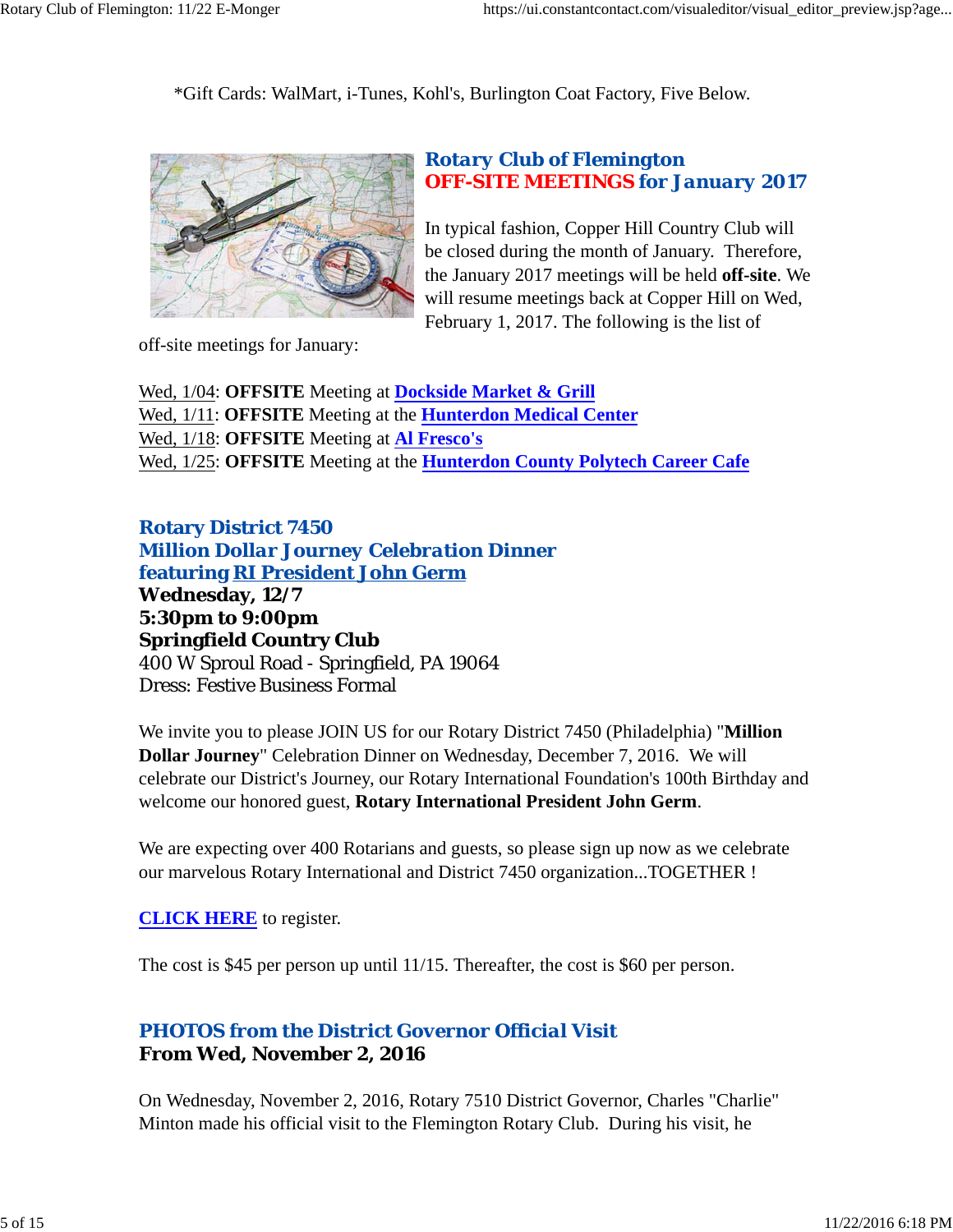officially inducted Allan Vera as a new member.

Below are four (4) photos that were taken during Charlie's visit, including Allan's official induction. Click on each photo to to view a larger image of the photo.



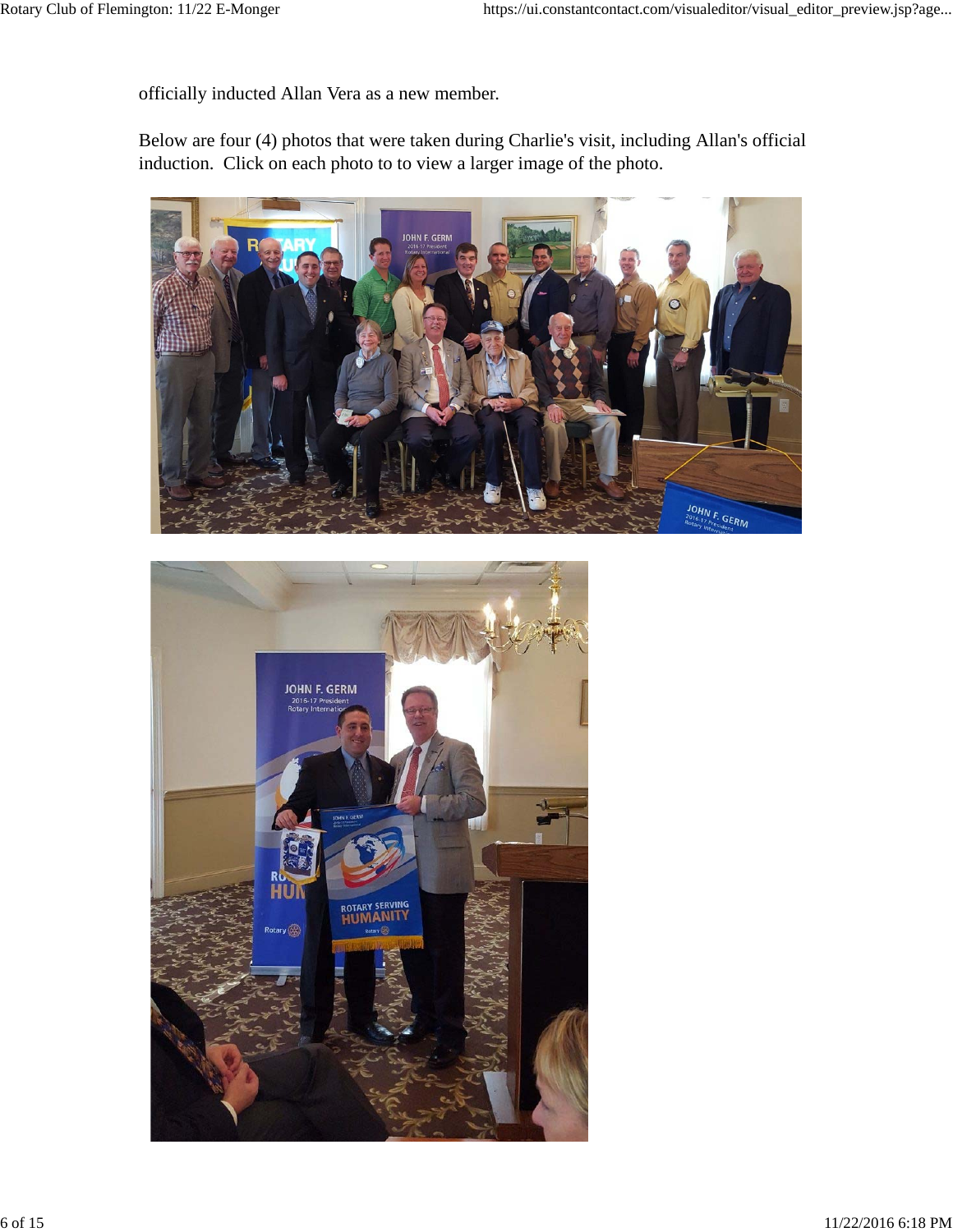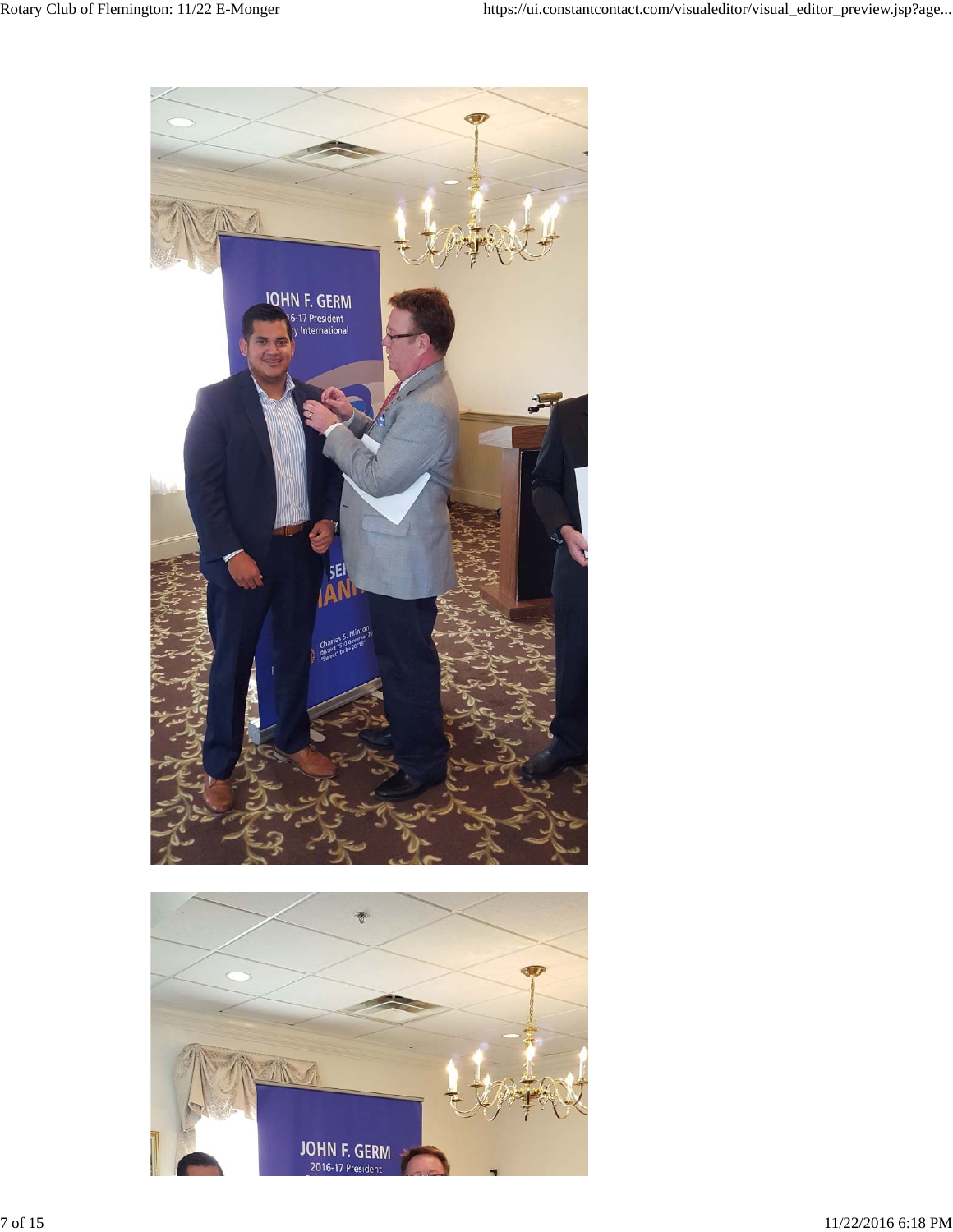



## *PHOTO ALBUM from the 42nd Annual PANCAKE DAY plus COSTUME CONTEST and Halloween High School* **Held, Saturday, 10/29/2016**

**Click Here** or on the photo to the left to view the Photo Album from the recent **42nd Annual Pancake Day**.

A very special thanks to the Rev. Dr. Herb Bohler for taking the photos and generating

the album for everyone to enjoy.

Please note that we are "**Beta Testing**" a new format to share the photos with you. Herb setup the photo album using Google Photos. If you have any problems opening or viewing the photos, please let us know. Hopefully everything "looks good"!



# **42nd Annual PANCAKE DAY plus COSTUME CONTEST**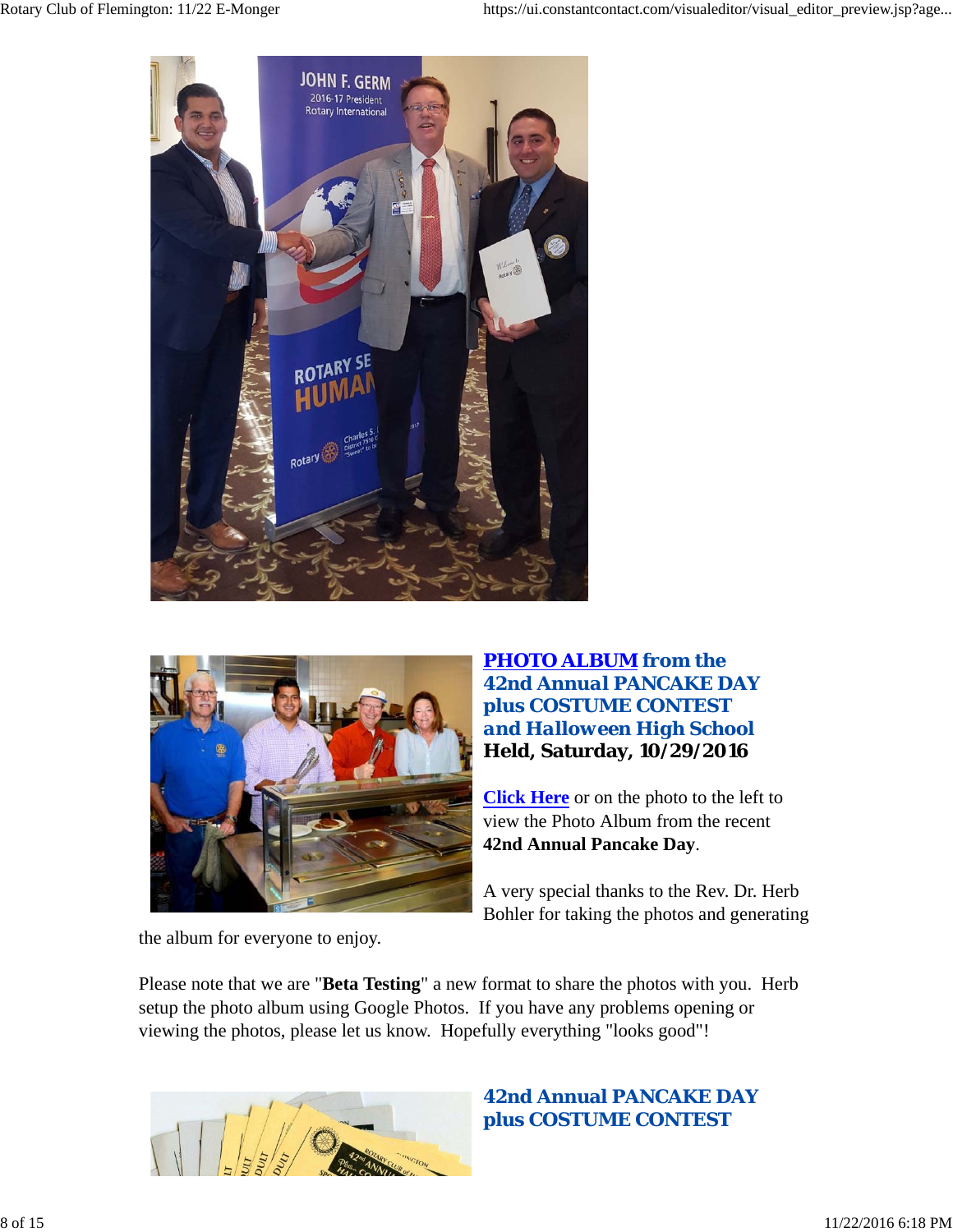

# *and Halloween High School*

Date: **Held Sat, October 29, 2016** Time: **7am** to **12noon** Hunterdon Central Regional H.S. 29 Junction Road - Flemington, NJ

A very special thanks to **Lynn Hyman** for running this year's Pancake Day event!

Lynn asks that members please turn in their ticket monies as soon you are able. She is also working on a full event follow-up report to share with everyone in the near future. Thanks to everyone that bought or sold tickets to support the event!



Thanks to the **Hunterdon Healthcare System** for being our **Primary Event Sponsor** of the 42 Annual Pancake Day!!!



## *The Flemington Rotary MEMBER DIRECTORY Is Updated on the Website*

A PDF copy of the Club Directory kept on the club website, located on the password protected "**Members Only**" page. To access this, simply goto **www.FlemingtonRotaryNJ.org** and click on "Members

Only" in the upper left. The page is password protected. If you do not have the password, simply email us and request it.

If you see any updates that need to be made (a change of address, email, phone number, something is not listed correctly, etc.), please email Sandy Clark and request any changes to be made. **Click Here** to generate an email to Sandy.



# *SPEAKERS & PROGRAMS BEING SOUGHT*

Mick Schaible is looking for some ideas for upcoming meeting programs and speakers. If you have any leads, please pass them onto Mick, who will follow-up to schedule the speaker.

**Click here** to generate an email directly to Mick.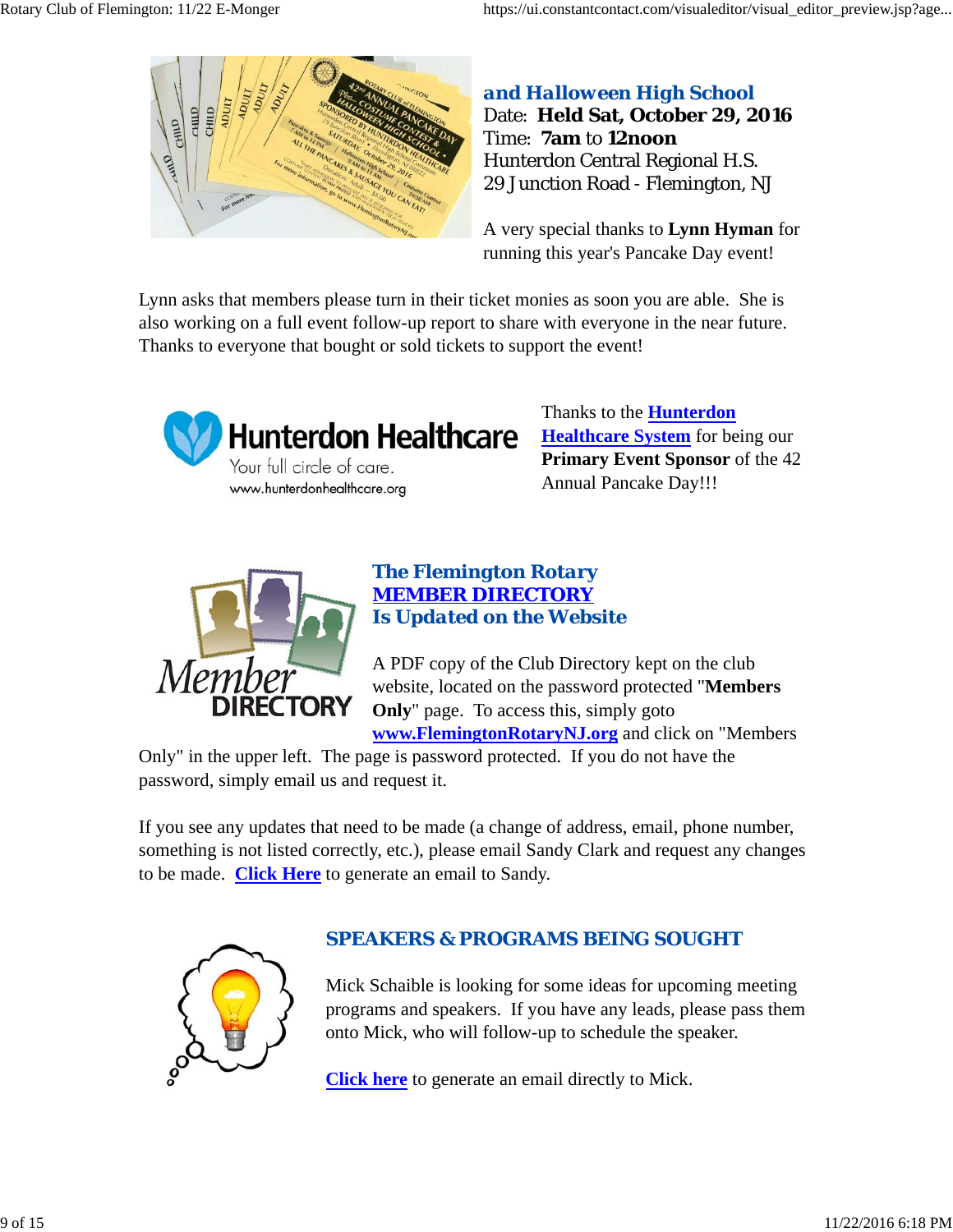

As you know, the Rotary Club of Flemington is a member of the H.C. Chamber of Commerce. This enables all Rotarians the ability to attend a Chamber function as a "member". If someone asks you what your business is, you would explain that you are a member representing the Rotary Club of Flemington. **Click Here** to visit the Chamber website for a listing of upcoming events.



## *Jersey Talk Radio - Internet Radio "THE ROTARY HOUR"* **Tuesdays** from **5pm to 6pm**

PDG Megan Jones-Holt is the host of "The Rotary Hour" on the "Jersey Talk Radio" internet radio station. She is always looking for guests to have on the show. If you are intersted, please get in touch with Megan at (908)894-4590 or **mjonesholt@gmail.com**.

**Click Here** to listen to the Internet Radio station from your PC, smart phone, mobile device, etc.

## *ROTARY DISTRICT 7510 NEWS*

**Click Here** to read the current news from our Rotary District 7510.

# *UPCOMING DATES TO NOTE:*

Wed, 11/23: Open (Day before Thanksgiving) Wed, 11/30: **No Meeting this day**.

Thurs, 12/01: **Flemington Rotary Holiday Cocktail Party**

Wed, 12/07: Bob Newland - Foster Home in Africa (screen & projector required for presentation) Wed, 12/14: Club Assembly

Wed, 12/21: **Madrigal Girls Chorus** from H.C.R.H.S. for festive singing Wed, 12/28: **No Meeting this day**.

**Next RCOF Board Meeting**: To Be Announced. (Held bi-monthly). **Next Membership Meeting:** Wed, 12/14/2016 at 1:30 PM (Usually the 2<sup>nd</sup> Wed).

**Upcoming RCOF Club Events, Fundraisers, Fellowship Events, Etc**.: Fri, 12/2: Main Street Flemington Christmas Tree Lighting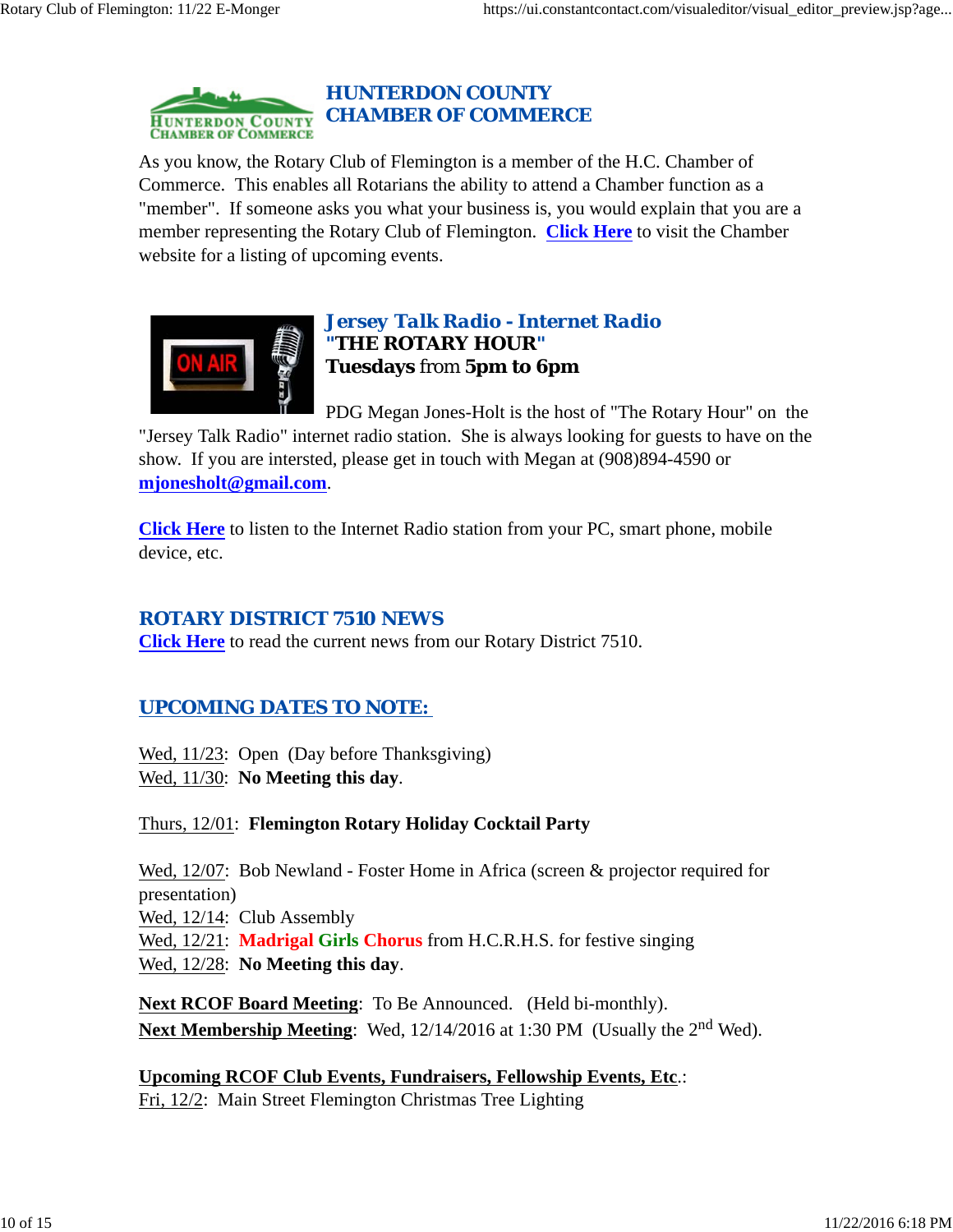#### **Rotary District 7510 Events & Functions:**

Mon, 11/14: Eat, Drink & Share at 6:00pm (The Pines Manor, Route 27 & Talmadge Road - Edison, NJ) 3/2/17: President-Elect Training Seminar (PETS 1) 3/23 to 3/25/17: President-Elect Training Seminar (PETS 2) 5/5 to 5/7/17: District Conference at the Shawnee Inn 6/10 to 6/14/17: Rotary International Convention in Atlanta, Georgia

#### *COMMITTEE LIST:*

**Click Here** to download the listing of all current Club Committee's and its members.

#### *"MEMBERS ONLY" WEBSITE:*

#### **Click Here for the Members Only section of the website to find:**

- 1) The "Membership Proposal Form" to propose a new member.
- 2) New Member Information.
- 3) An Online Copy of the Club Membership Directory.
- 4) A Link to All Photos Albums of the Club.

#### *ROTARY WEBSITE LINKS:*

Rotary International: **www.Rotary.org** Rotary District 7510: **www.RotaryNJ.org**

#### *NEARBY ROTARY CLUB MEETINGS:*

As A Rotarian, you are Welcome to attend a Rotary Club meeting anywhere in the world. Click here for the Rotary Club Locator App. Or see below for some local meetings:

#### Mondays

**Lambertville/New Hope** (6:30 pm) - Lambertville Station Restaurant; 11 Bridge Street, Lambertville NJ 08530

**Piscataway** (12:15 pm) - Radisson Hotel; 21 Kingsbridge Road, Piscataway, NJ 08854

#### Tuesdays

**Whitehouse** (12:15 pm) - Max's 22; 456 Route 22 West, Whitehouse Station, NJ 08889 **Princeton** (12:15 pm) - The Nassau Club; 6 Mercer Street, Princeton, NJ 08540 **Bridgewater-Bound Brook** (12:15 pm) - Arbor Glenn; 100 Monroe St, Bridgewater 08807

#### Wednesdays

**Branchburg Township** (7:30 am): Stoney Brook Grille; 1285 Route 28, North Branch, NJ 08876 **Flemington** (12:15pm): Copper Hill Country Club; 100 Copper Hill Road, Ringoes, NJ 08851 **Hillsborough Township** (6:15 pm): Pheasant's Landing; 311 Amwell Road (Rt. 514),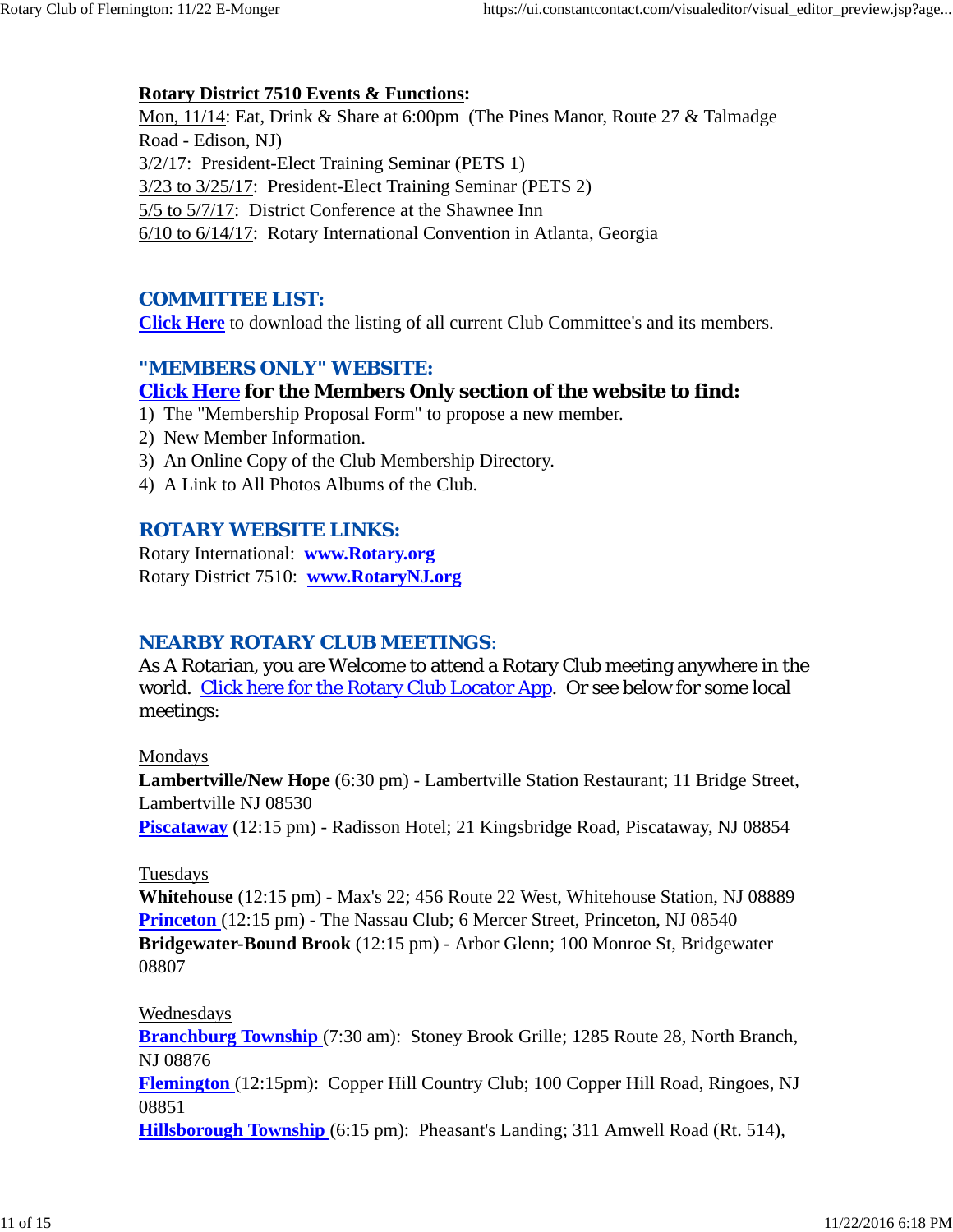Hillsborough, NJ 08844

#### Thursdays

**Clinton Sunrise** (7:30 am): Clinton Fire Department; New Street, Clinton, NJ 08809 **Somerville/Bridgewater** (12:15 pm): Bridgewater Manor; 1251 US Highway 202/206, Bridgewater, NJ 08807 **Trenton** (12:15 pm): Freddie's Tavern; 12 Railroad Avenue, West Trenton, NJ 08628

## Fridays

**North Hunterdon** (12:15 pm): Beaver Brook County Club; 25 County Club Drive, Annandale, NJ 08801 **Princeton Corridor** (12:15pm): Hyatt Regency; 102 Carnegie Center, Rt. 1 North,

Princeton, NJ 08540

eClub

**Rotary eClub of Hunterdon Horizon**: View website for meetings or online makeups.

# RI President's Call for Action in **2016-2017**: **"Rotary Serving Humanity"**

# **Rotary Club of Flemington - Our 93rd Year**

Founded October 3, 1923 \* Charter #1529 \* District 7510

| <b>Club President</b>                                        | <b>Daniel James "D.J." Wright</b>                 |  |  |
|--------------------------------------------------------------|---------------------------------------------------|--|--|
| President-Elect                                              | <b>Kim Metz</b>                                   |  |  |
| Secretary                                                    | <b>Karen Widico</b>                               |  |  |
| Treasurer, General                                           | <b>Bob Newland</b>                                |  |  |
| Treasurer, Lunch                                             | Lynn Hyman                                        |  |  |
| <b>Board Member</b>                                          | Mick Schaible (immediate Past-President)          |  |  |
| <b>Board Member</b>                                          | <b>Sandy Clark</b>                                |  |  |
| <b>Board Member</b>                                          | <b>Joe Ziegler</b>                                |  |  |
| Sergeant-at-Arms                                             | <b>Ken Skowronek</b>                              |  |  |
| R.I. President                                               | <b>John F. Germ</b> (Chattanooga, Tennessee, USA) |  |  |
| District Governor (DG)                                       | <b>Charles Minton</b> (Union, NJ)                 |  |  |
| District Governor Elect (DGE)                                | <b>Bob Zeglarski</b> (Roselle-Rosselle Park)      |  |  |
| District Governor Nomimee (DGN)                              | <b>John Shockley</b> (Hillsborough)               |  |  |
| <b>Assistant District Governor (ADG)</b>                     | <b>Albert Varga</b> (Lambertville-New Hope)       |  |  |
| Club Meetings: Wednesday, 12:15 pm, Copper Hill Country Club |                                                   |  |  |

100 Copper Hill Road, Ringoes 08551

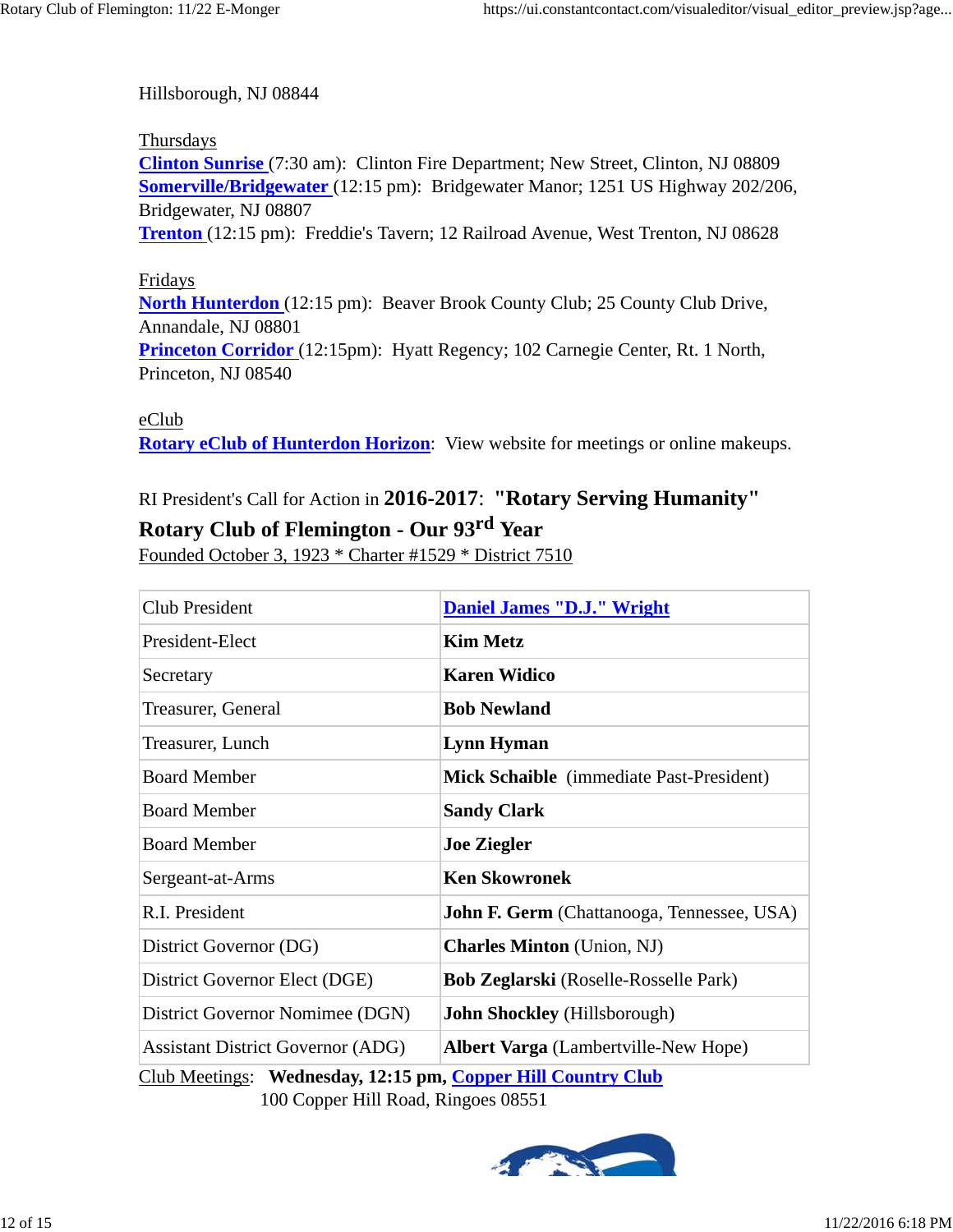

*MISSION STATEMENT*: The mission of Rotary International is to assist and guide Rotarians and Rotary clubs to accomplish the Object of Rotary to ensure Rotary's continuing relevance and to help build a better world, emphasizing service activities by individuals and groups that enhance the quality of life and human dignity, encouraging high ethical standards, and creating greater understanding among all people to advance the search for peace in the world.

**THE OBJECT OF ROTARY:** The object of Rotary is to encourage and foster the ideal of service as a basis of worthy enterprise and, in particular, to encourage and foster:

**1st**: The development of acquaintance as an opportunity for service;

**2nd**: High ethical standards in business and professions, the recognition of the worthiness of all useful occupations, and the dignifying of each Rotarian's occupation as an opportunity to serve society;

**3rd**: The application of the ideal of service in each Rotarian's personal, business and community life;

**4th**: The advancement of international understanding, goodwill, and peace through a world fellowship of business and professional persons united in the ideal of service.

**THE 4-WAY TEST:** "Of the things we think, say or do:

**1st**: Is it the Truth?

2<sup>nd</sup>: Is it Fair to all concerned?

**3rd**: Will it build goodwill and better friendships?

**4th**: Will it be beneficial to all concerned?"

# *ROTARY's AVENUE'S OF SERVICE*:

**1)** Through **Club Service**, we have fun, build lasting friendships, and make sure that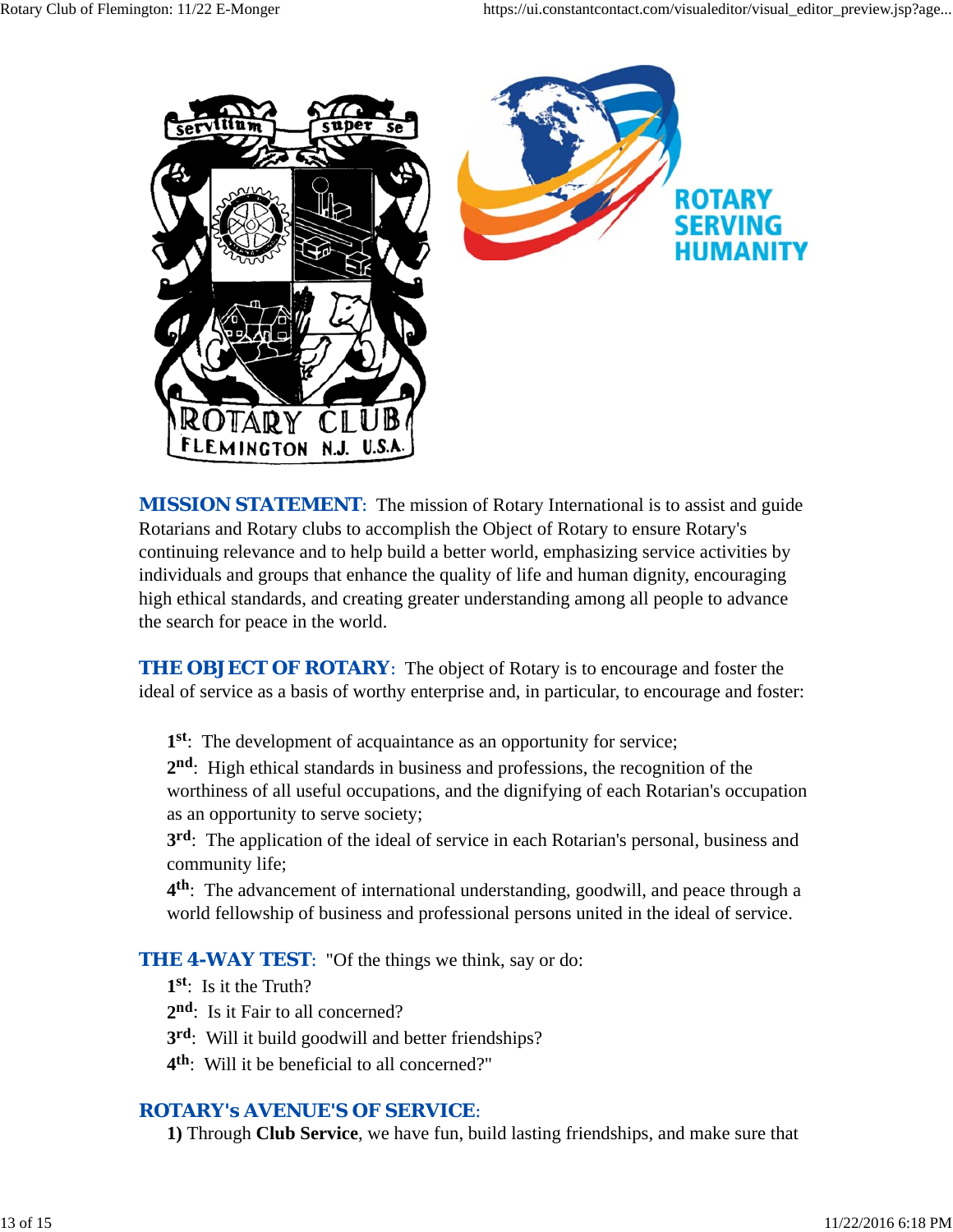our club runs well.

**2)** Through **Vocational Service**, we volunteer our professional skills to serve others and promote integrity in everything we do.

**3)** Through **Community Service**, we address local needs and work with our community to bring lasting improvements.

**4)** Through **International Service**, we meet humanitarian needs around the globe and promote world understanding and peace.

**5)** Through **Youth Service**, we work with young people to help them become the next generation of leaders, visionaries, and peacemakers.

# **2016-2017 CLUB MEMBER ROSTER Rotary Club of Flemington, NJ**

| <b>Rotarian</b>                   | <b>Member Since</b> | <b>Classification</b>           |
|-----------------------------------|---------------------|---------------------------------|
| Black, Bruce B.                   | 2007                | <b>Health and Fitness</b>       |
| Bohler, Herbert C. (Herb)         | 1977                | <b>Specialty Advertising</b>    |
| <b>Boynton, Adam</b>              | 2016                | <b>Church / Social Services</b> |
| Chittenden, Robert L. (Bob)       | 2003                | M.E.F.P. Consulting Engineering |
| Clark, Arthur L. (Sandy)          | 1987                | Printing                        |
| Davidson, James G. (Jim)          | 2002                | <b>Rubber Products</b>          |
| del Campo, Ann                    | 2016                | <b>Scientist &amp; Farmer</b>   |
| Ferrari, Frederick J. (Fred)      | 1964                | Orthodontia                     |
| Fisher, Charles H. (Charlie)      | 1961                | <b>Funeral Services</b>         |
| Fisher, Thomas H. (Tom)           | 2012                | Property & Casualty Insurance   |
| Harrison, Jeffrey (Jeff)          | 1996                | Psychotherapy                   |
| <b>Goldsmith, Cheryl</b>          | 2016                | <b>Realtor</b>                  |
| <b>Goodwin, Michael S.</b>        | 2016                | <b>Youth Development</b>        |
| Hyman, Lynn                       | 2010                | <b>Retail Banking</b>           |
| Kamnitsis, Christopher P. (Chris) | 2001                | <b>Financial Planning</b>       |
| <b>Kritharis, Nikolaos (Nik)</b>  | 2016                | <b>Dentistry</b>                |
| Liebross, Ira                     | 1997                | <b>Family Medicine</b>          |
| Loew, Darren                      | 2002                | <b>Orthodontics</b>             |
| Martin, Teresa (Terry)            | 1993                | Solid Waste/Recycling           |
| Mazujian, Harry                   | 2004                | Clergy                          |
| McWilliams, Nancy                 | 1992                | Psychotherapy                   |
| Metz, Kim                         | 2007                | <b>Technical Education</b>      |
| Muller, George D.                 | 1964                | <b>Cut Glass Manufacturing</b>  |
| Nastasi, William (Bill)           | 1996                | <b>General Contracting</b>      |
| Newland, Robert D. (Bob)          | 1998                | Insurance                       |
| Ownes, Terry M.                   | 1987                | <b>Floor Covering</b>           |

Current Number of Members: 42